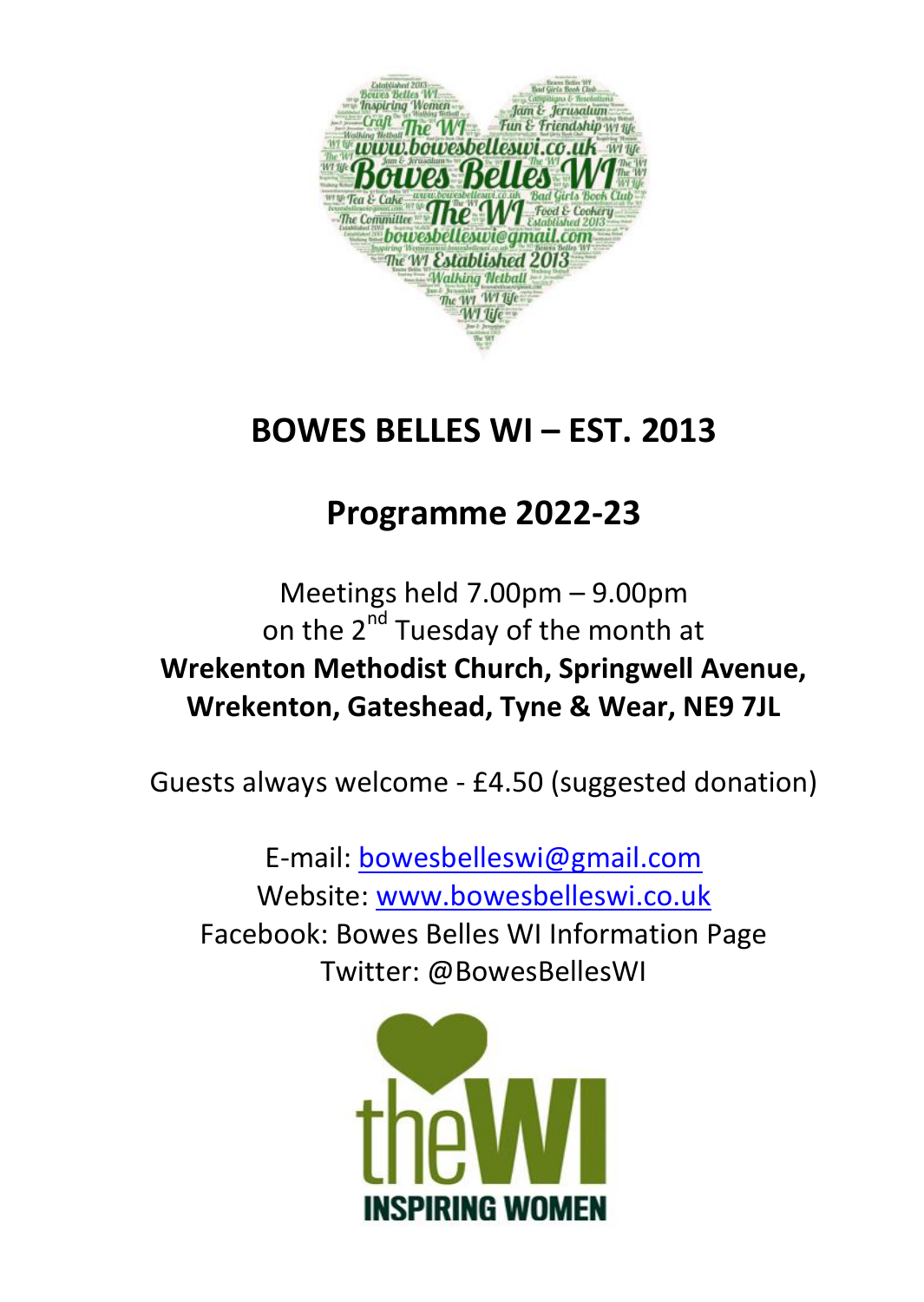The WI offers opportunities for all women to enjoy friendship, to learn, to widen their horizons, and together influence local, national and international affairs.

Bowes Belles WI is part of Tyne & Wear South Federation belonging to the National Federation of WI's (NFWI).

The annual subscription from  $1<sup>st</sup>$  April 2022 through to  $31<sup>st</sup>$  March 2023 is £44.00, pro-rata throughout the year for new members. Dual membership is £21.60. The subscription is divided between Bowes Belles WI, Tyne & Wear South Federation and NFWI.

At Bowes Belles WI, you get access to 11 meetings throughout the year, 12 issues of the Federation newsletter, 8 editions of WI Life magazine delivered to your door, and the opportunity to participate in all Bowes Belles WI, Federation and National events.

Bowes Belles WI is part of the Lambton Group of WI's along with Washington Station WI, Washington Concord WI, and Old Penshaw WI.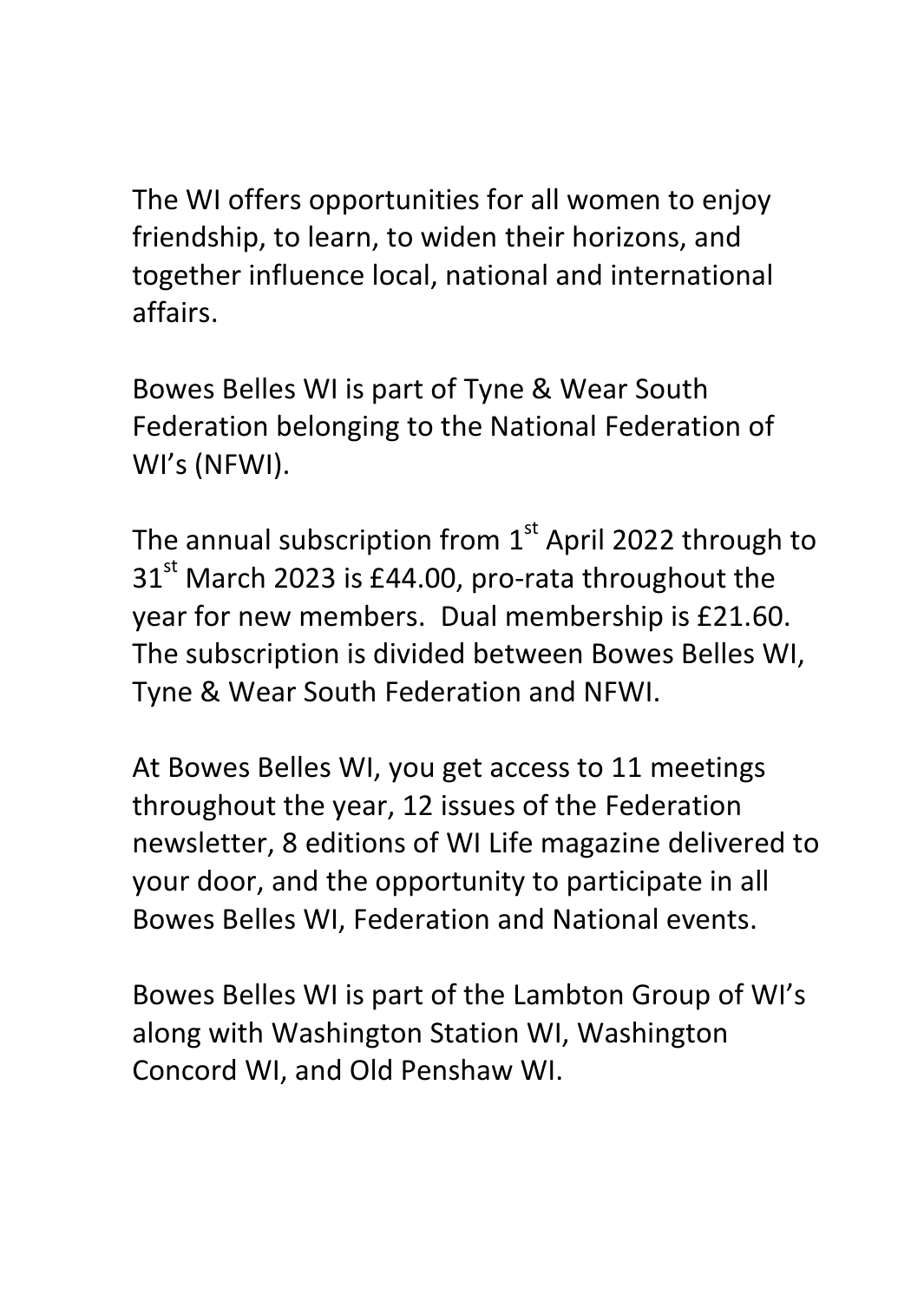| <b>President</b>           | Katherine Watson      |
|----------------------------|-----------------------|
|                            | Tel: 0191 438 0088    |
|                            | Mobile: 07780 454 810 |
|                            |                       |
| <b>Vice President</b>      | Shirley Raad          |
|                            | Tel: 0191 488 0221    |
|                            | Mobile: 07836 699 027 |
|                            |                       |
| <b>Secretary</b>           | Christine Reynolds    |
|                            | Mobile: 07722 210 071 |
|                            |                       |
| <b>Assistant Secretary</b> | Christine Parker      |
|                            | Tel: 0191 415 4718    |
|                            | Mobile: 07736 704 608 |
|                            |                       |
| <b>Treasurer</b>           | Marie Miley           |
|                            |                       |
| <b>Assistant</b>           | Judith Russell        |
| Treasurers                 | Deb Ritchie           |
|                            |                       |
| Committee                  | <b>Jill Armstrong</b> |
| Members                    |                       |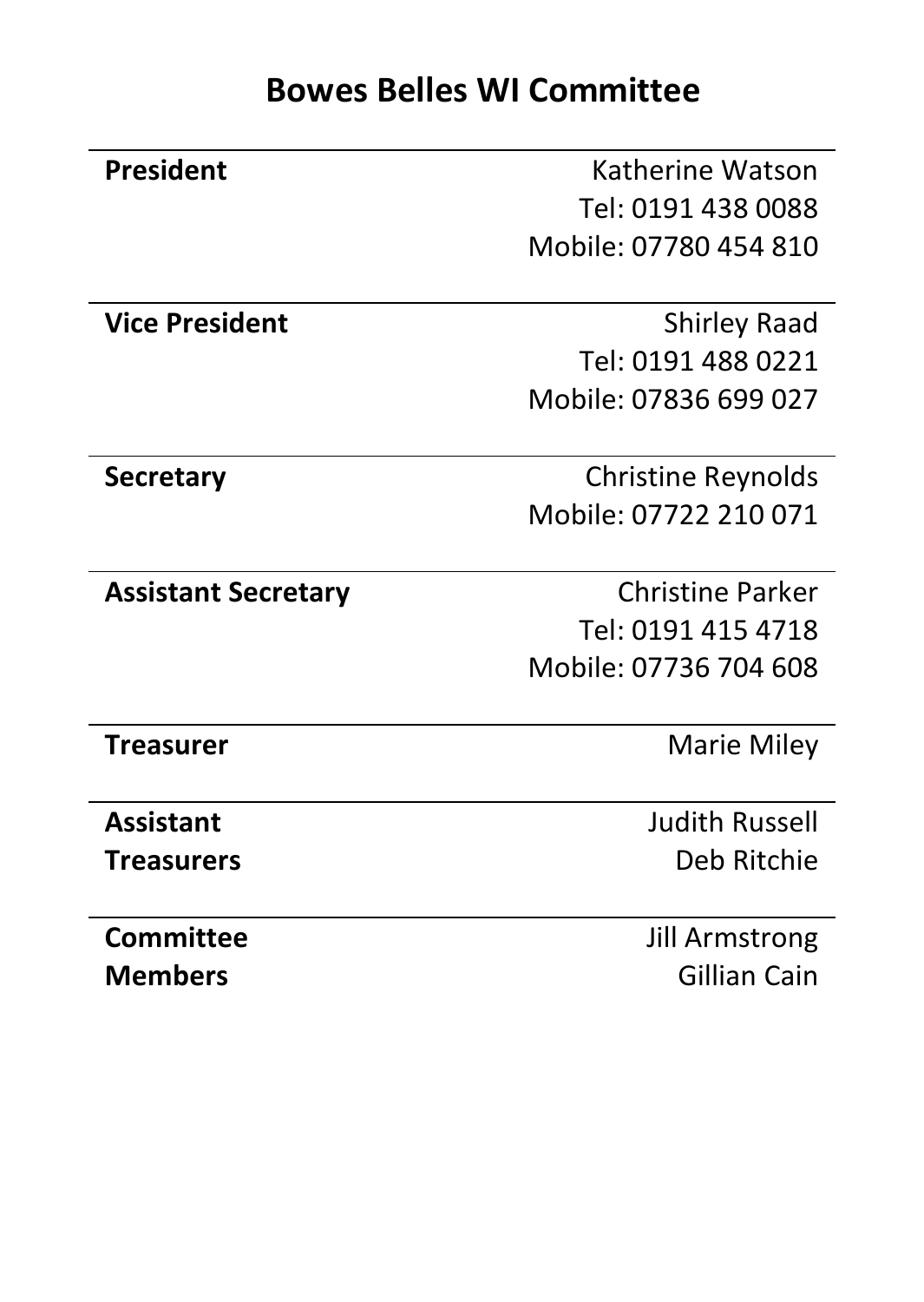## **Monthly meetings**

## **Tuesday 12 th April Weardale Cheese**

Simon Raine will tell us all about the range of hard and soft artisan cheeses he makes in Weardale. Cheese available to buy on the night.

#### **Tuesday 10th May Willow-weaving and basketry**

Jennifer Molyneux of Northumbria Basketry Group will give a talk and demonstration on her wide range of skills, including willow basket making, rush and cane seating, willow sculpture, willow hurdles, garden structures and Christmas decorations.

# **Tuesday 14th June Annual General Meeting**

The AGM to elect our President. After elections, it will be time to relax, chat with friends and enjoy ourselves with tea and tiaras in recognition of the Queens' Platinum Jubilee. We'll also have a summer Mystery Bag/Box fundraiser.

## **Tuesday 12th July Charity Auction**

After the great success of our 2021 Charity Auction, we're doing it all again but this time in person! We'll be joined by Kathryn Jobes from the Women's Cancer Detection Society at the QE hospital, our chosen charity for 2022-23.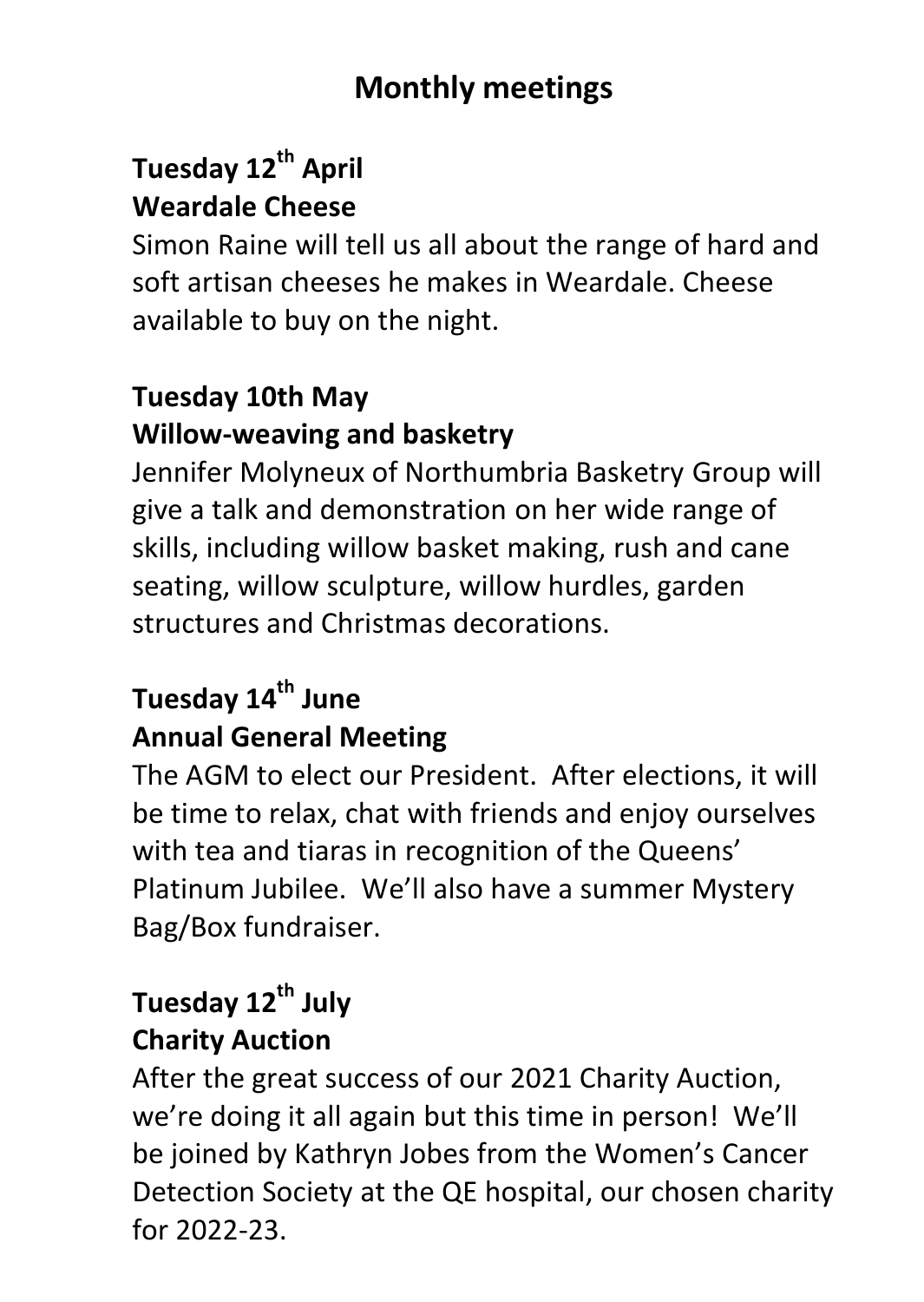## **Monthly meetings**

## **Tuesday 9th August Genealogy and Family History**

William Cumming from Rowan Tree Research will talk about his research of the family and life of a girl who was born and brought up near Wrekenton in the late 1800s, and how you can research your own family history.

## **Tuesday 13th September Cocktails & Mocktails**

Tom Proud from The Proud Emporium will be joining us to give us his top tips and tricks for making the perfect cocktail, as well as some non-alcoholic recipes to make and taste.

## **Tuesday 11th October Newcastle Street Pastors**

Paul Waugh from Newcastle Street Pastors will be talking about the work they do on the streets of Newcastle City Centre to keep the public safe.

## **Tuesday 8th November Christmas Crafts**

Join us for an evening of crafting. Suitable for crafters of all levels, even those of us who don't craft at all! Materials provided.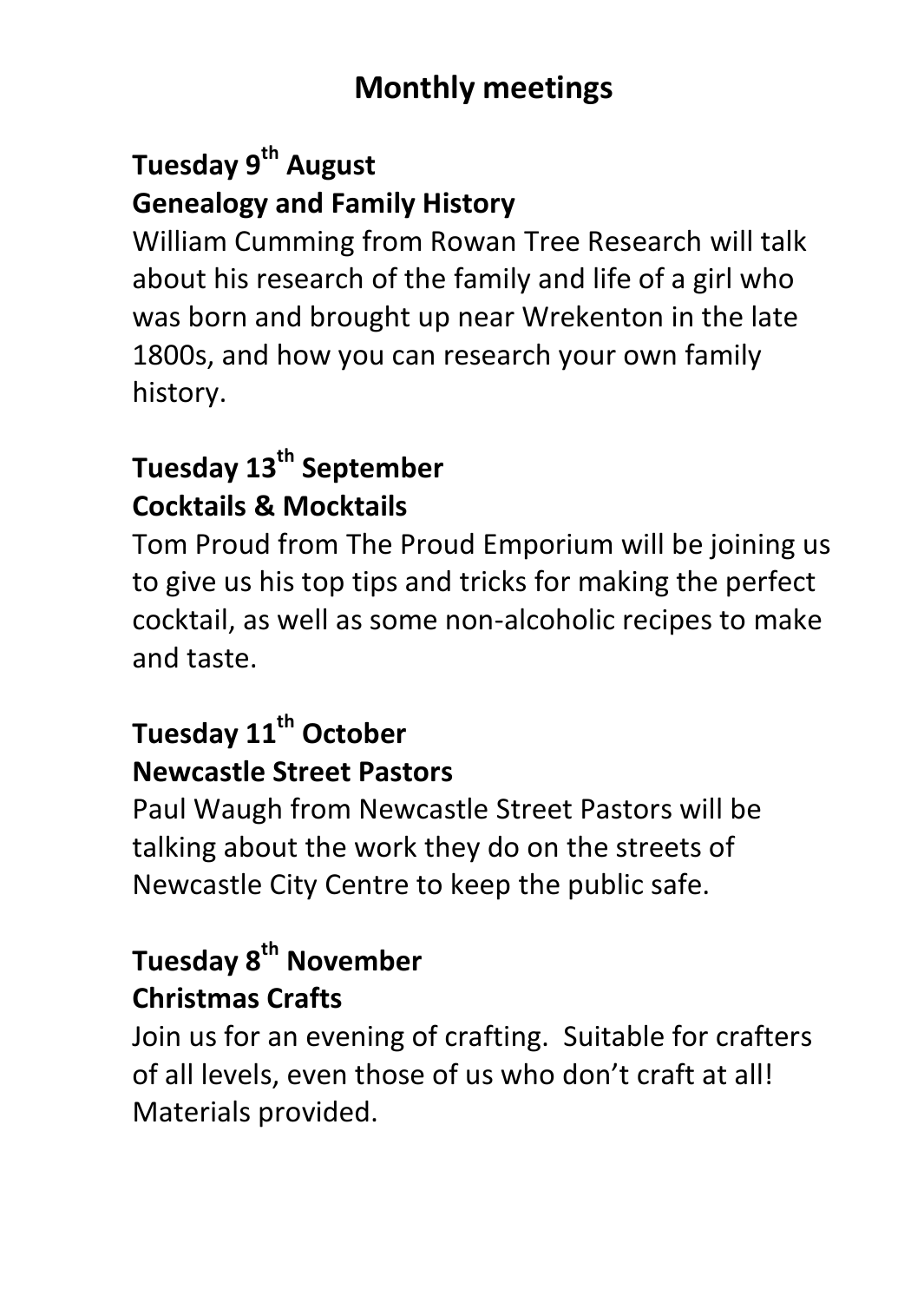## **Monthly meetings**

## **Tuesday 13th December Christmas Social**

Celebrate the start of the Christmas season. Guaranteed giggles, Christmas raffle and our infamous Christmas Hamper Raffle. Venue TBC.

## **Tuesday 10th January 2023 Resolutions & mystery bag**

Join us as we explore this year's short-listed resolutions before making our individual votes. We'll also hold a Mystery Bag/Box fundraiser. Did you get anything for Christmas that just isn't you?!

#### **Tuesday 14th February 2023 My Sisters Place**

Lesley Storey will give a talk about her work at My Sisters Place, an independent specialist 'One Stop Shop' for women aged 16 or over and have experienced or are experiencing domestic violence.

## **Tuesday 14th March 2023 Spring Crafts**

Join us for an evening of crafting to welcome the Spring. Suitable for crafters of all levels, even those of us who don't craft at all! Materials provided.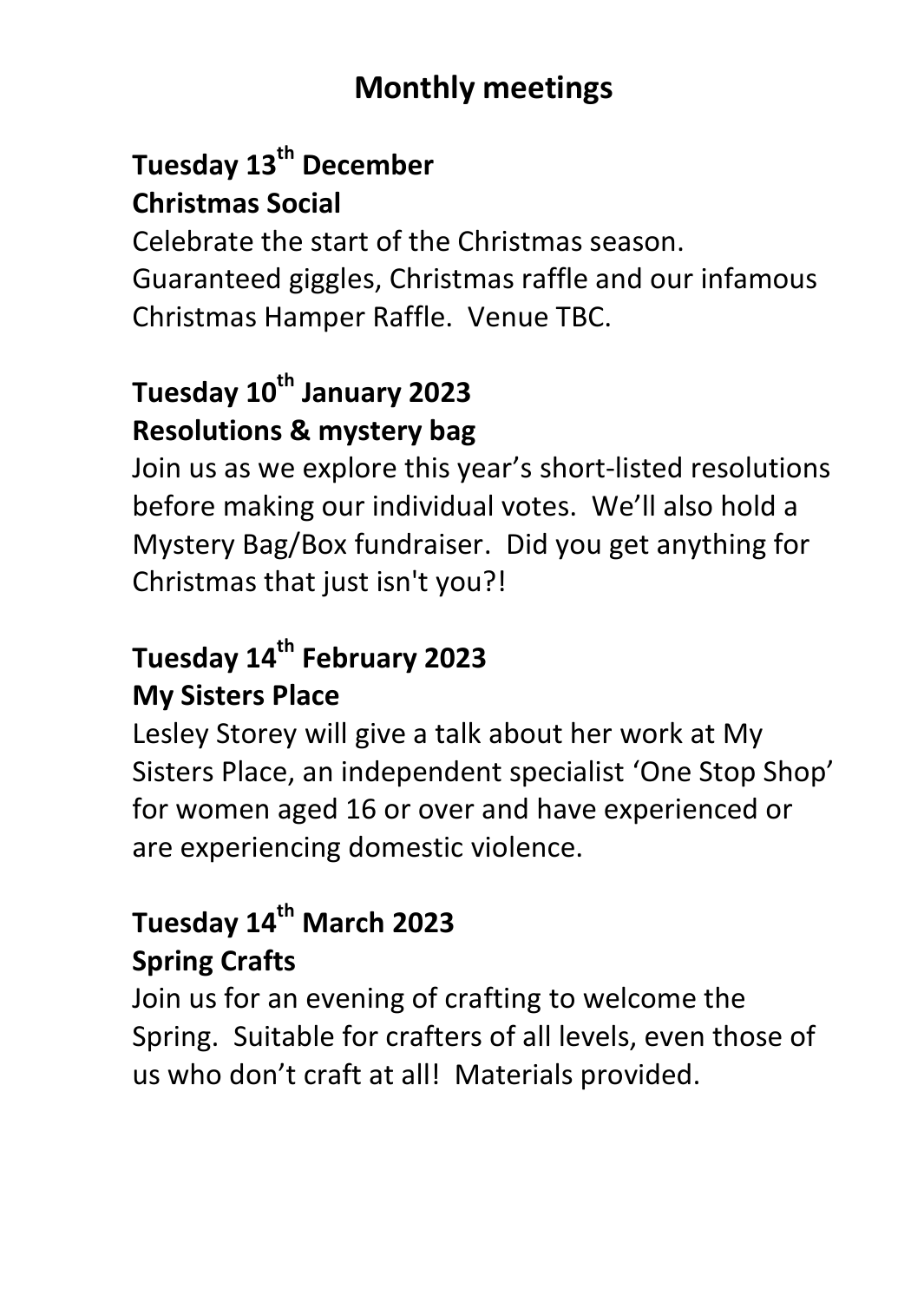## **Other events and activities**

**Saturday 2nd April** Tyne & Wear South Federation Spring meeting at Wrekenton Methodist Community Church. £10, includes buffet lunch. Competition – craft of any medium no larger than 9" (22.5cm) in size. Entry £2 per item.

**Sunday 24 th April** Tyne & Wear South Federation day trip to Harrogate Spring Flower Show, £33 (coach travel & entry ticket).

**Saturday 14th May** Foraging and Well Being Day at Dalton Moor Farm, £27.50 (includes lunch).

**Saturday 11th June** National Annual General Meeting. Observer tickets can be purchased via My WI for £5.

**24th – 26 th June** Springwell Village 1940's weekend. This annual 3-day event includes entertainers, competitions, vintage clothing, crafts and vehicles.

**Saturday 2nd July** BBWI day trip to Harewood House and Harrogate. £27.00 includes coach travel and entry to all attractions at Harewood – the State Rooms, Below Stairs, Terrace Gallery, Gardens, Bird Garden and Grounds.

**Thursday 14th July** Tyne & Wear South Federation Platinum Party at Springwell Village Community Centre. Band, buffet, drinking and dancing! Tickets £10/£12.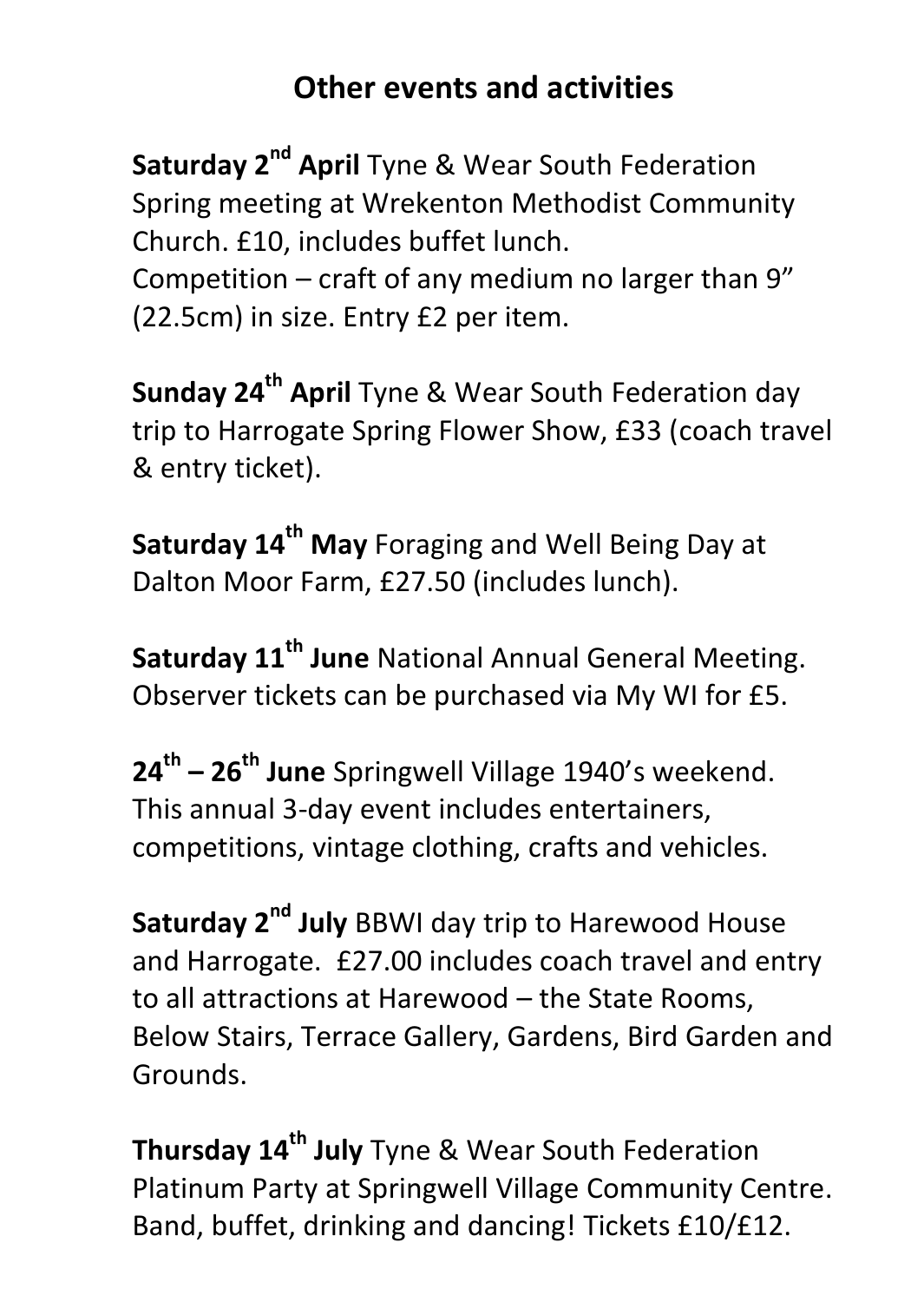#### **Other events and activities**

**Saturday 8 th October** Willow-weaving workshop. Make a wreath using natural willow to decorate as you wish at home, and an angel using white willow. Cost £12.50

**November** Wrekenton Methodist Church trip to York (date & cost TBC).

**Saturday 3rd December** Christmas Wreath Making Workshop, AM & PM sessions, cost £15.00.

**Saturday 4 th February** Silver ring and bangle making at The Glamorous Owl. Rings £22.50, Bangles £32.50

**Bad Girls Book Club** meets monthly on the first Thursday of each month. Individuals pay a small, annual subscription to Gateshead Central Library who select and loan us books each month.

**Knit & Natter, Crochet & Chatter** A bi-monthly meetup for those who knit and crochet, in conjunction with Wrekenton Methodist Community Church. The meet dates for 2022 are 12 March, 14 May, 9 July, 10 September and 12 November, 10am – 12noon.

In addition to the above, events and activities are held at Tyne & Wear South Federation at Perth Green Community Centre in Jarrow. Check your monthly Federation newsletter for information.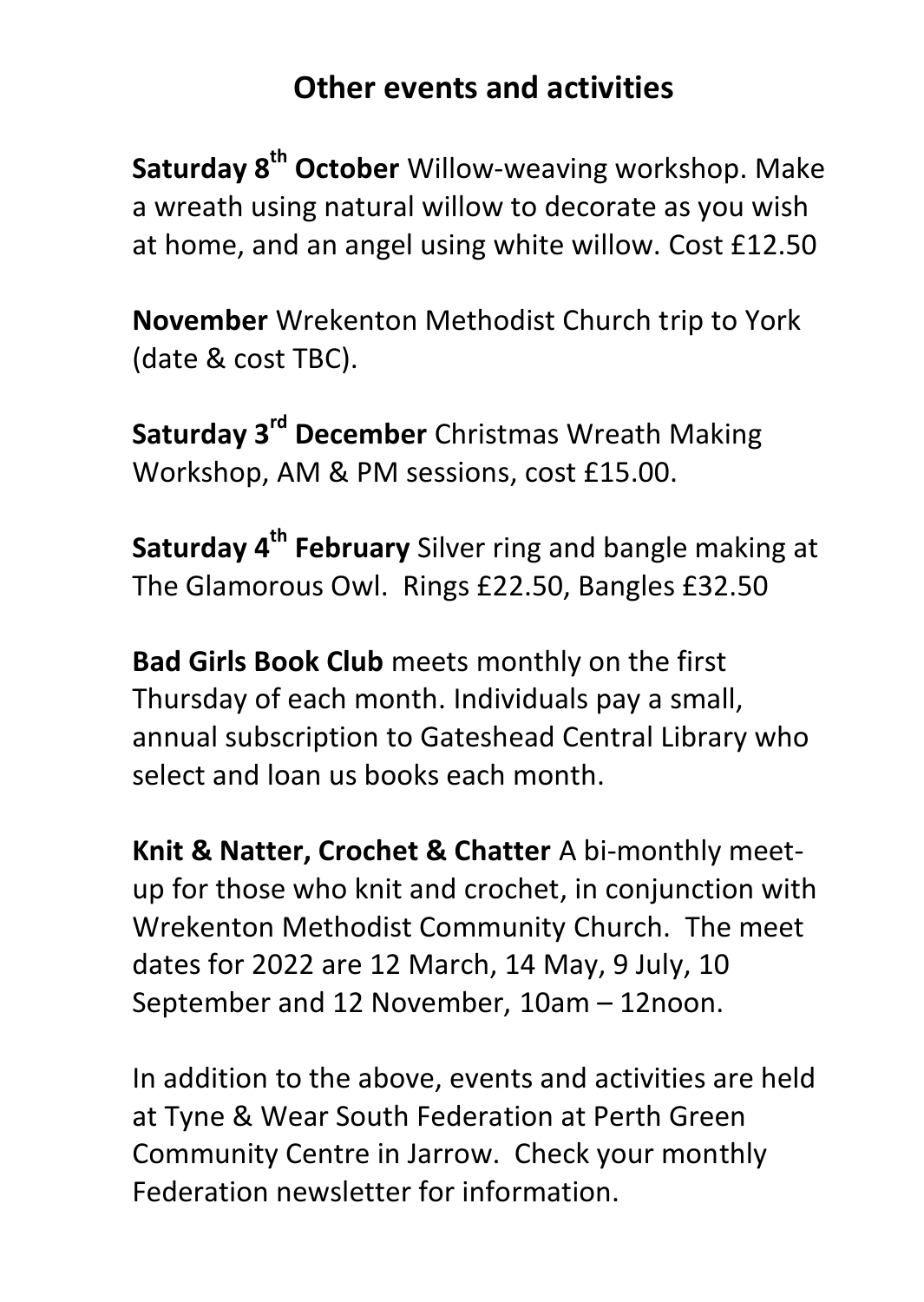#### **Jerusalem**

And did those feet in ancient time, Walk upon England's mountains green? And was the holy lamb of God On England's pleasant pastures seen? And did the countenance divine, Shine forth upon our clouded hills? And was Jerusalem builded here Among these dark satanic mills?

Bring me my bow of burning gold! Bring me my arrows of desire! Bring me my spear, oh clouds unfold! Bring me my chariot of fire! I will not cease from mental fight, Nor shall my sword sleep in my hand Til we have built Jerusalem In England's green and pleasant land

(William Blake)

Whilst we don't sing Jerusalem at Bowes Belles WI, you may visit other WI's where it is.